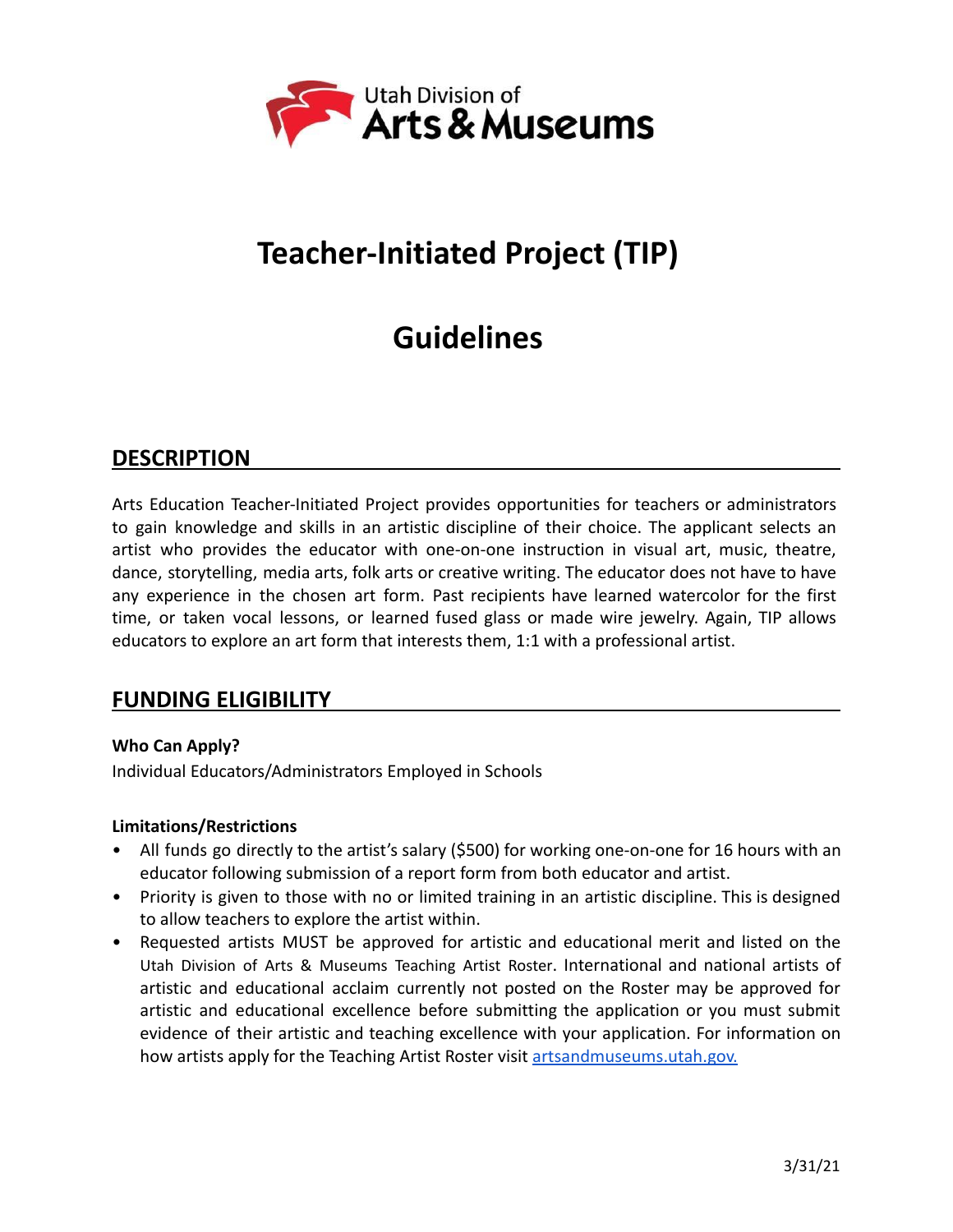### **This does NOT fund:**

- Artist(s) visits in classrooms.
- Professional development for educators to teach an artform in the classroom.
- Tuition and fees for workshops, classes, webinars, conferences, etc. offered by colleges and universities, non-profit arts organizations, commercial art entities, service organizations (NAEA, MENC, NDEO, EdTA).
- Travel for costs for educator to travel to artist.
- Art supplies and materials.
- With advance consultation with AE staff, TIPs will support funding for educators who are accepted into a highly competitive national professional development opportunity, i.e. National Gallery, NY Museum of Modern Art, Chicago Art Institute, etc. The TIP applicant must include documentation of acceptance in TIP application.

## **Utah Arts & Museums Policies**

- Incomplete applications will not be considered for review.
- TIPs are contingent upon availability of funds.
- An educator may only be awarded one TIP per fiscal year (July 1– June 30).

# **REVIEW CRITERIA**

Applications will be reviewed by the Arts Education Program Manager and approved by the Division Director. Each application will be evaluated on the following criteria:

- Support of school principal demonstrated by a letter of support
- Qualifications of professional artist
- Individual's rationale for pursuing the artistic discipline
- Individual's personal commitment to the artistic discipline
- Quality of the artist/teacher instructional plan

# **APPLICATION PROCESS**

#### **Initial Approach**

**NEW applicants** are highly encouraged to contact Jean Tokuda Irwin, Arts Education Manager at 801.236.7559 or 801.865.0552, [jirwin@utah.gov](mailto:jirwin@utah.gov) to discuss application and to ensure the project qualifies for funding under this category.

#### **Due Date:**

None. TIPs are awarded on a first come, first served basis and will continue while funding available. On occasion, an application may be held until the next fiscal year when funding is renewed.